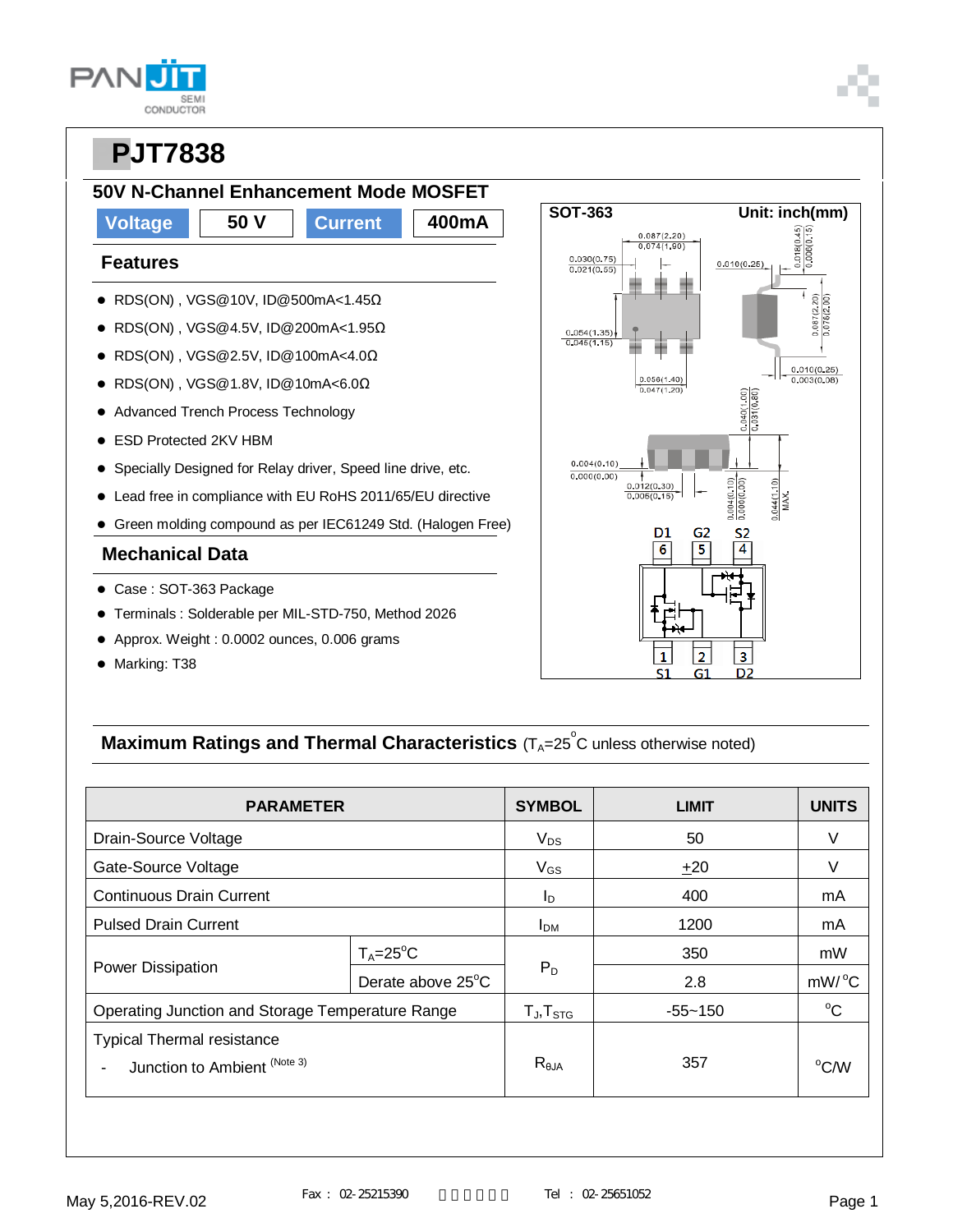

### **Electrical Characteristics** (T<sub>A</sub>=25<sup>°</sup>C unless otherwise noted)

| <b>PARAMETER</b>                    | <b>SYMBOL</b>     | <b>TEST CONDITION</b>                           | MIN.                     | TYP.                     | MAX.                     | <b>UNITS</b> |
|-------------------------------------|-------------------|-------------------------------------------------|--------------------------|--------------------------|--------------------------|--------------|
| <b>Static</b>                       |                   |                                                 |                          |                          |                          |              |
| Drain-Source Breakdown Voltage      | BV <sub>DSS</sub> | $V_{GS}$ =0V,I <sub>D</sub> =250uA              | 50                       | $\blacksquare$           | ä,                       | $\vee$       |
| Gate Threshold Voltage              | $V_{GS(th)}$      | $V_{DS} = V_{GS}$ , I <sub>D</sub> =250uA       | 0.5                      | 0.86                     | 1.0                      | $\vee$       |
| Drain-Source On-State Resistance    | $R_{DS(on)}$      | $V_{GS}$ =10V, $I_D$ =500mA                     | ÷,                       | 1.2                      | 1.45                     | Ω            |
|                                     |                   | $V_{GS} = 4.5V, I_D = 200mA$                    | $\mathbf{r}$             | 1.3                      | 1.95                     |              |
|                                     |                   | $V_{GS} = 2.5V, I_D = 100mA$                    | $\blacksquare$           | 1.7                      | 4.0                      |              |
|                                     |                   | $V_{GS} = 1.8 V, I_D = 10 mA$                   | $\overline{\phantom{a}}$ | 4.0                      | 6.0                      |              |
| Zero Gate Voltage Drain Current     | $I_{DSS}$         | $V_{DS} = 50V, V_{GS} = 0V$                     | $\blacksquare$           | $\overline{\phantom{a}}$ | 1                        | uA           |
| Gate-Source Leakage Current         | $I_{GSS}$         | $V_{GS} = \pm 20V, V_{DS} = 0V$                 | $\overline{\phantom{a}}$ | $\overline{\phantom{a}}$ | ±10                      | uA           |
| Dynamic <sup>(Note 4)</sup>         |                   |                                                 |                          |                          |                          |              |
| <b>Total Gate Charge</b>            | $Q_{q}$           |                                                 | $\blacksquare$           | 0.95                     | $\overline{\phantom{a}}$ | nC           |
| Gate-Source Charge                  | $Q_{gs}$          | $V_{DS}=25V$ , $I_D=500mA$ ,<br>$V_{GS} = 4.5V$ |                          | 0.34                     | ÷,                       |              |
| Gate-Drain Charge                   | $Q_{qd}$          |                                                 | $\blacksquare$           | 0.32                     | ÷,                       |              |
| Input Capacitance                   | <b>Ciss</b>       |                                                 | $\blacksquare$           | 36                       | $\overline{\phantom{a}}$ |              |
| <b>Output Capacitance</b>           | Coss              | $V_{DS}$ =25V, $V_{GS}$ =0V,<br>$f=1.0$ MHZ     | $\overline{\phantom{a}}$ | 11                       | $\blacksquare$           | pF           |
| <b>Reverse Transfer Capacitance</b> | Crss              |                                                 |                          | 6.6                      |                          |              |
| Turn-On Delay Time                  | $td_{(on)}$       |                                                 |                          | 2.3                      | $\overline{\phantom{a}}$ | ns           |
| Turn-On Rise Time                   | tr                | $V_{DD} = 25V$ , $I_D = 500$ mA,                | ä,                       | 20                       | $\overline{\phantom{a}}$ |              |
| Turn-Off Delay Time                 | $td_{(off)}$      | $V_{GS}$ =10V,<br>$R_G = 6\Omega$ (Note 1,2)    | $\overline{\phantom{a}}$ | $\overline{7}$           |                          |              |
| <b>Turn-Off Fall Time</b>           | tf                |                                                 | $\blacksquare$           | 20                       | ÷,                       |              |
| <b>Drain-Source Diode</b>           |                   |                                                 |                          |                          |                          |              |
| Maximum Continuous Drain-Source     |                   |                                                 |                          |                          |                          |              |
| Diode Forward Current               | $I_{\rm S}$       |                                                 | $\blacksquare$           |                          | 500                      | mA           |
| Diode Forward Voltage               | $V_{SD}$          | $I_s = 500$ mA, $V_{GS} = 0V$                   | $\blacksquare$           | 0.9                      | 1.5                      | $\vee$       |

NOTES :

- 1. Pulse width<300us, Duty cycle<2%
- 2. Essentially independent of operating temperature typical characteristics.
- 3. Roja is the sum of the junction-to-case and case-to-ambient thermal resistance where the case thermal reference is defined as the solder mounting surface of the drain pins. mounted on a 1 inch square pad of copper
- 4. Guaranteed by design, not subject to production testing.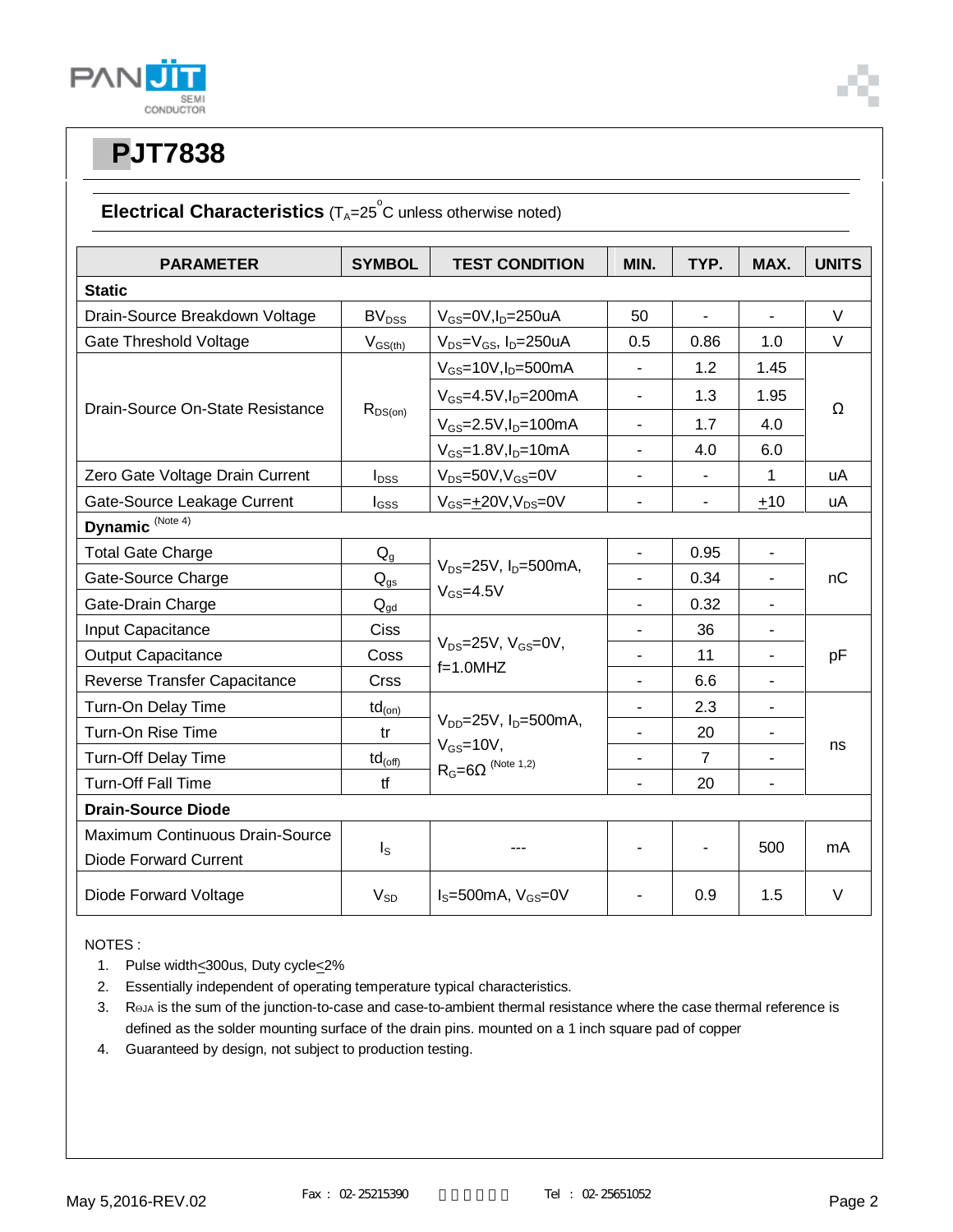

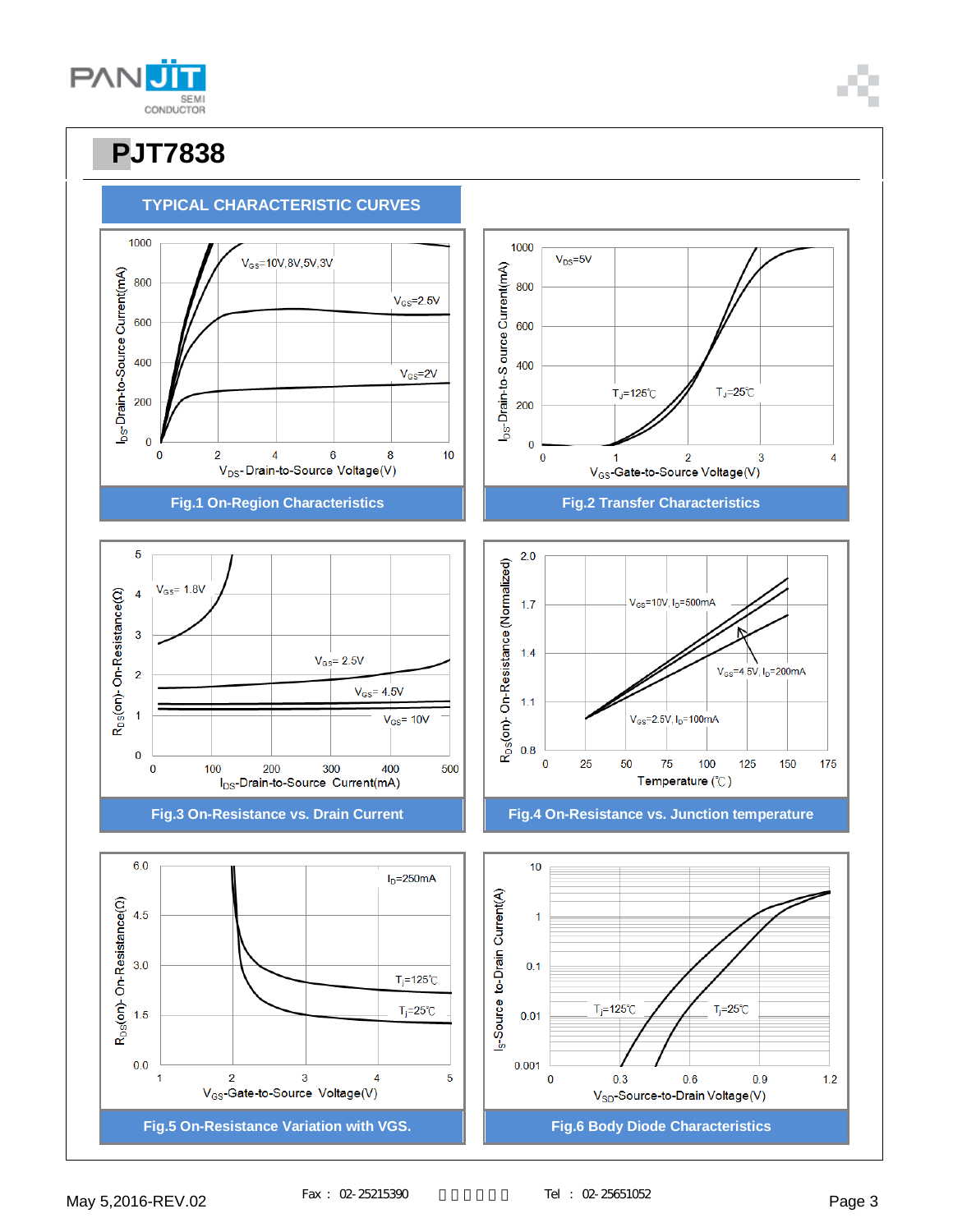

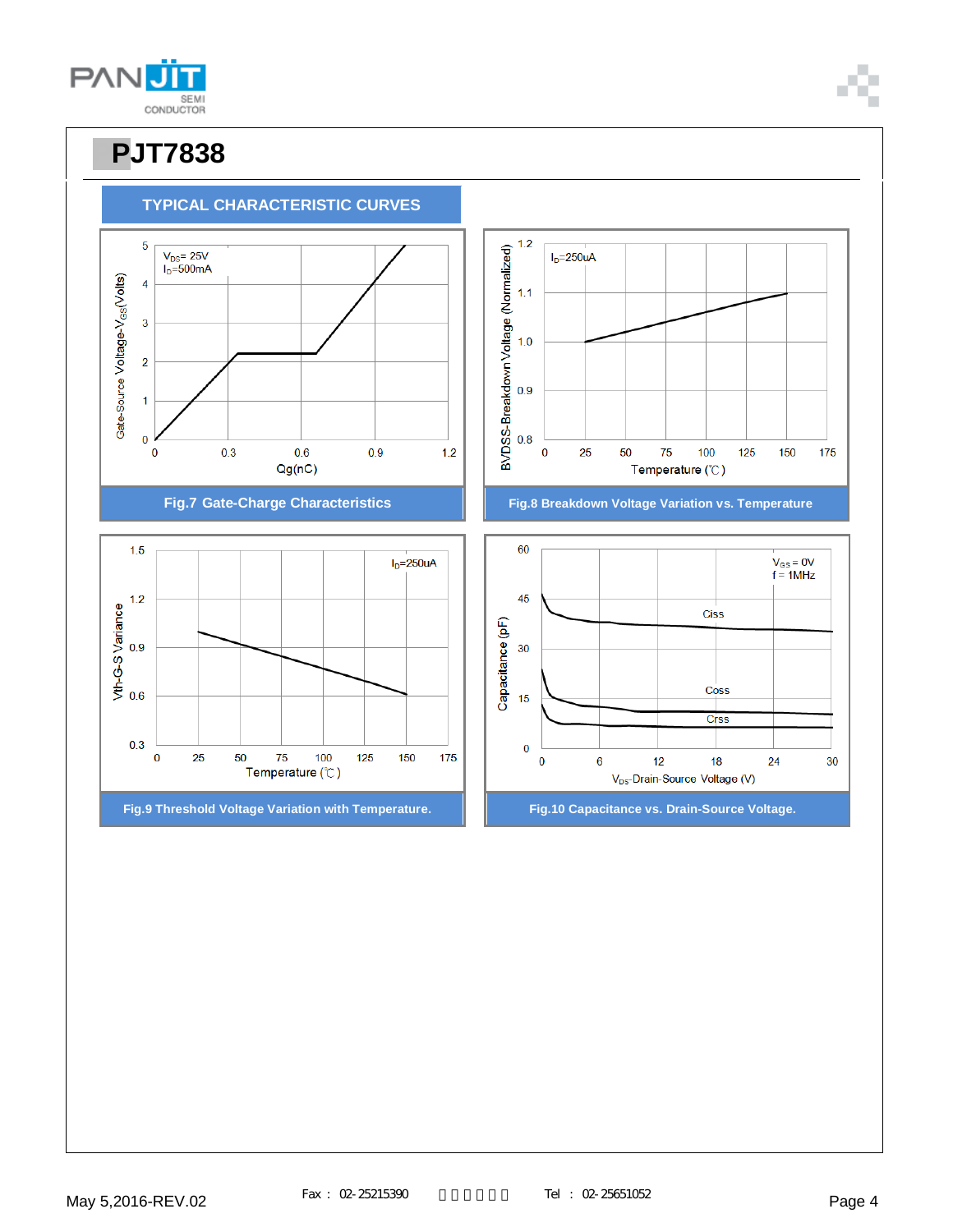



#### **PART NO PACKING CODE VERSION**

| <b>Part No Packing Code</b> | Package Type | <b>Packing type</b><br><b>Marking</b> |                 | <b>Version</b> |
|-----------------------------|--------------|---------------------------------------|-----------------|----------------|
| PJT7838 R1 00001            | SOT-363      | $3K$ pcs / $7"$ reel                  | <b>T38</b>      | Halogen free   |
| PJT7838_R2_00001            | SOT-363      | 10K pcs / 13" reel                    | T <sub>38</sub> | Halogen free   |

#### **MOUNTING PAD LAYOUT**